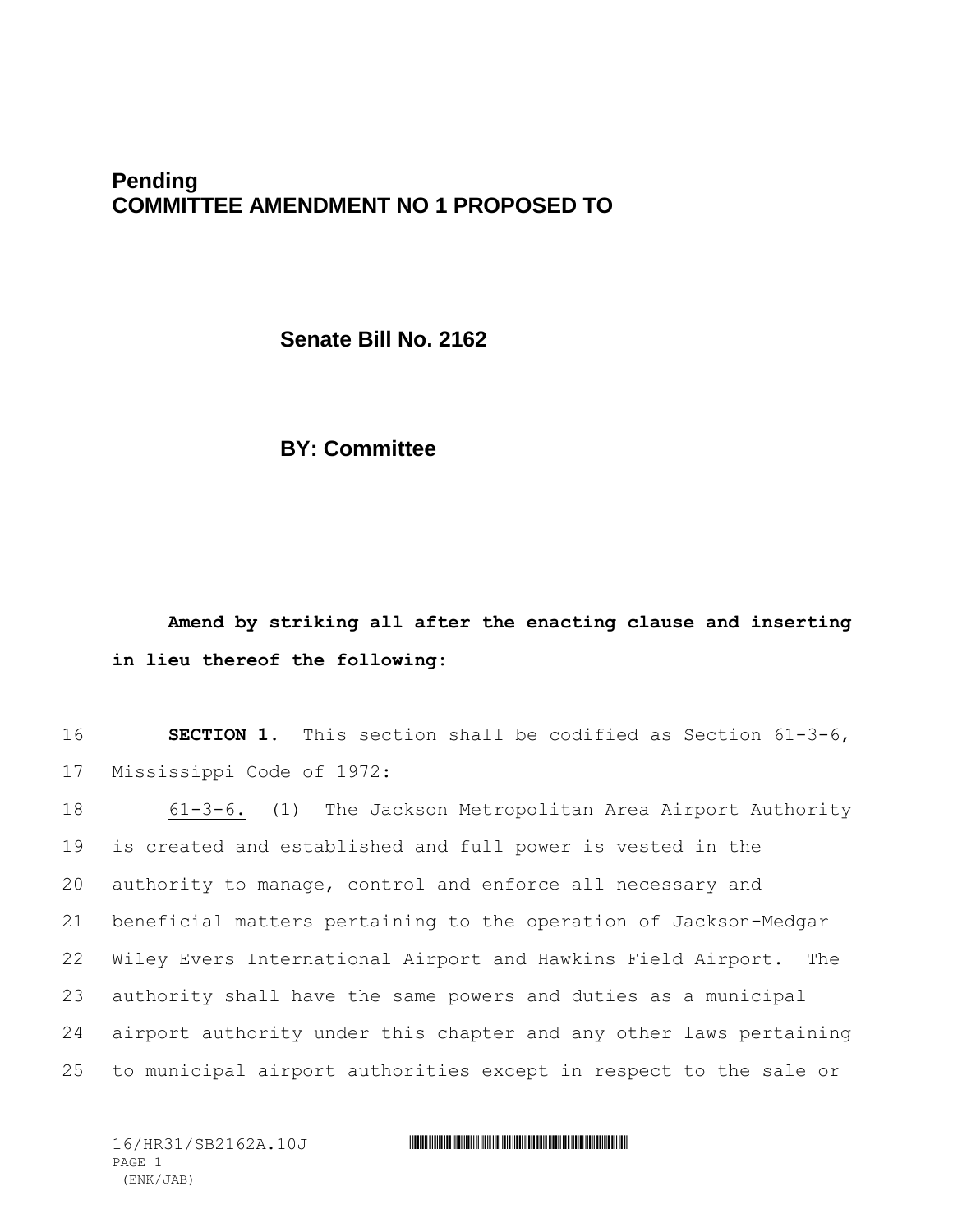disposal of real property prohibited under subsection (5)(a) or this section.

 (2) The Jackson Metropolitan Area Airport Authority shall consist of the following nine (9) commissioners:

 (a) The Adjutant General of the Mississippi National Guard, or his designee;

 (b) The Executive Director of the Mississippi Development Authority, or his designee;

 (c) One (1) commissioner appointed by the Mayor of the City of Jackson appointed for an initial term of one (1) year; (d) One (1) commissioner appointed by the City Council

 of the City of Jackson appointed for an initial term of two (2) years;

 (e) One (1) commissioner appointed by the Board of Supervisors of Madison County appointed for an initial term of three (3) years;

 (f) One (1) commissioner appointed by the Board of Supervisors of Rankin County appointed for an initial term of four (4) years;

 (g) Two (2) commissioners appointed by the Governor from the City of Jackson appointed for terms of (5) years one of whom shall be the holder of a valid pilot's license or certification issued by the Federal Aviation Administration; and

PAGE 2 (ENK/JAB)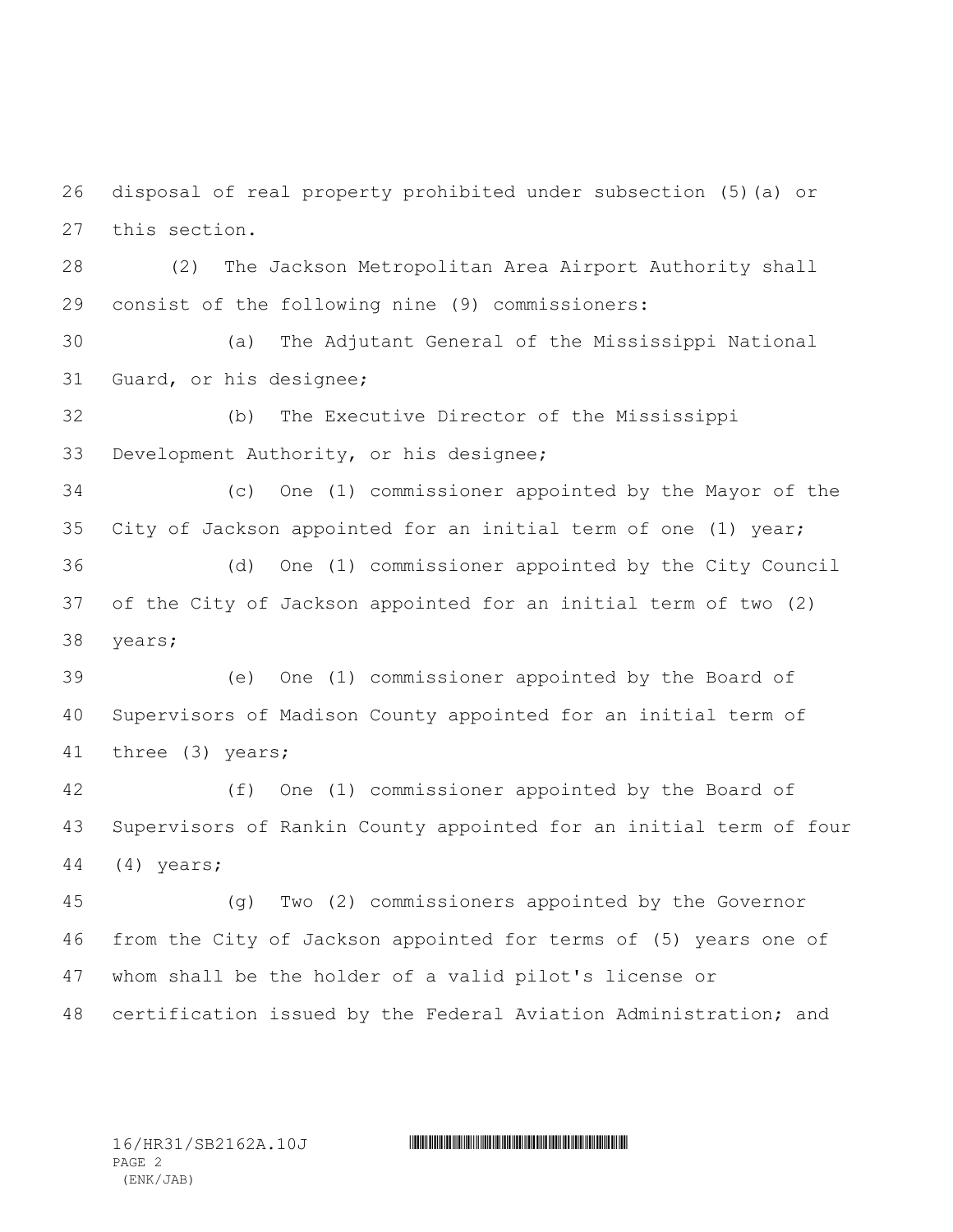(h) One (1) commissioner appointed by the Lieutenant Governor from the City of Jackson appointed for a term of five (5) years.

 (3) Unless otherwise provided in subsection (2) of this section, commissioners appointed under paragraphs (c) through (h) of subsection (2) of this section shall be persons with at least ten (10) years' experience as a certified public accountant or charter financial analyst, business owners with at least ten (10) years' experience in executive management, persons with at least ten (10) years' experience in the aviation industry, persons with at least ten (10) years' experience in economic development, attorneys with at least ten (10) years' experience in commercial law, construction law or aviation law, persons who have been holders of a pilot's license or certification issued by the Federal Aviation Administration for at least ten (10) years, persons with at least ten (10) years' experience in dealing with public financing transactions, or persons holding certificates of registration as a professional engineer with at least ten (10) years' experience in the practice of engineering.

 (4) After the initial terms, commissioners shall be appointed in the same manner as the original appointment for terms of five (5) years or until their successor is appointed and qualified. Vacancies occurring other than the expiration of a term shall be filled for the unexpired term in the same manner as the original appointment.

16/HR31/SB2162A.10J \*HR31/SB2162A.10J\* PAGE 3 (ENK/JAB)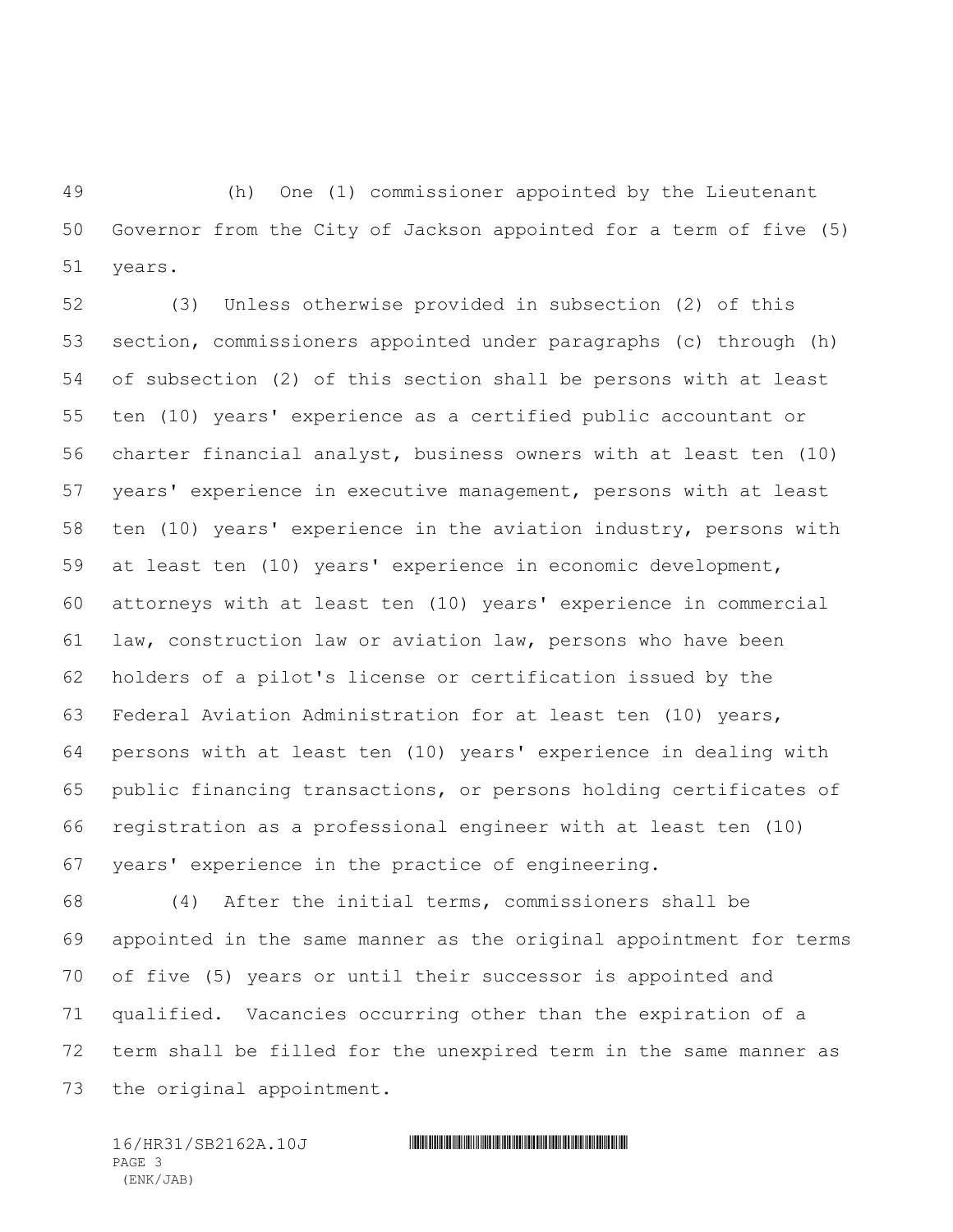(5) (a) Upon review and approval by the Federal Aviation Administration (FAA) of the Jackson Metropolitan Area Airport Authority as an eligible airport sponsor and the FAA's review and approval of the issuance of an airport operating certificate under 14 CFR part 139 with respect to the Jackson-Medgar Wiley Evers International Airport, the Jackson Municipal Airport Authority is abolished, and all powers and duties, airport equipment, buildings, facilities, inventories, records, personnel, resources 82 and all other property real or personal, tangible or intangible, including any pertaining to or generated from revenues of the airport are transferred to the Jackson Metropolitan Area Airport Authority. The Jackson Metropolitan Area Airport Authority may not, by sale or otherwise, dispose of any real property acquired by transfer in accordance with this paragraph (a) or subsequently 88 acquired by the authority.

 (b) Upon the transfer required by paragraph (a) of this subsection, the Jackson Metropolitan Area Airport Authority shall assume all obligations of the Jackson Municipal Airport Authority pertaining to the airport that are in effect at the time of the transfer.

 **SECTION 2.** Section 61-3-3, Mississippi Code of 1972, is amended as follows:

 61-3-3. The following words or terms, whenever used or referred to in this chapter, shall have the following respective

PAGE 4 (ENK/JAB)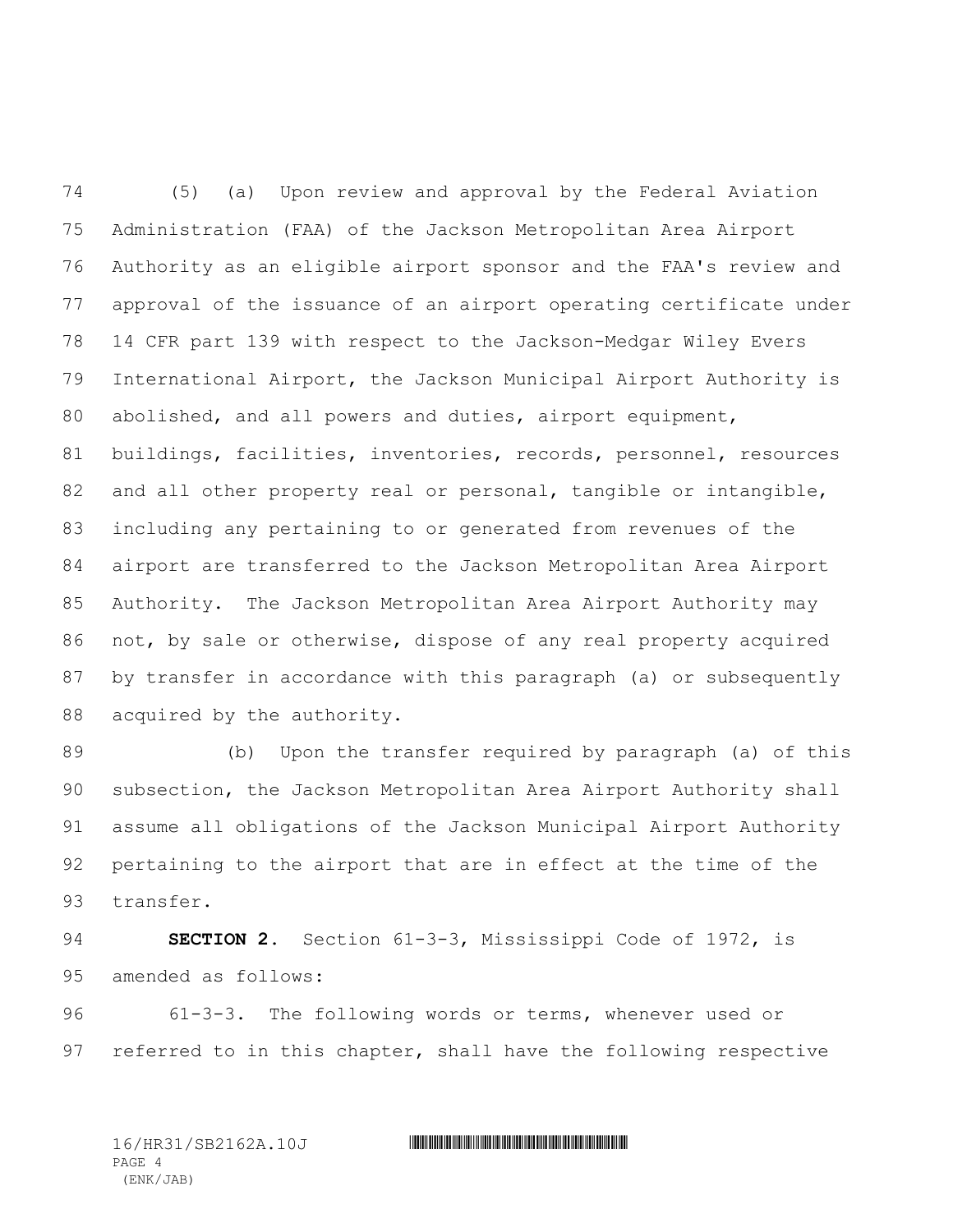meanings unless different meanings clearly appear from the context:

 (a) "Airport" means any area of land or water which is used, or intended for use, for the landing and taking off of 102 aircraft, and any appurtenant areas which are used, or intended for use, for airport buildings or other airport facilities or rights-of-way, or for other appropriate purposes, including buffer areas and areas for airport compatible development, together with all buildings and facilities located thereon.

 (b) "Airport authority" or "authority" means any **\* \* \*** airport authority created pursuant to the provisions of this chapter.

 (c) "Airport hazard" means any structure, object or natural growth, or use of land which obstructs the airspace required for the flight of aircraft in landing or taking off at an airport, or is otherwise hazardous to such landing or taking off of aircraft.

 (d) "Air navigation facility" means any facility other than one owned and operated by the United States, used in, available for use in, or designed for use in aid of air navigation, including any structures, mechanisms, lights, beacons, markers, communicating systems, or other instrumentalities, or devices used or useful as an aid, or constituting an advantage or convenience, to the safe taking off, navigation and landing of

PAGE 5 (ENK/JAB)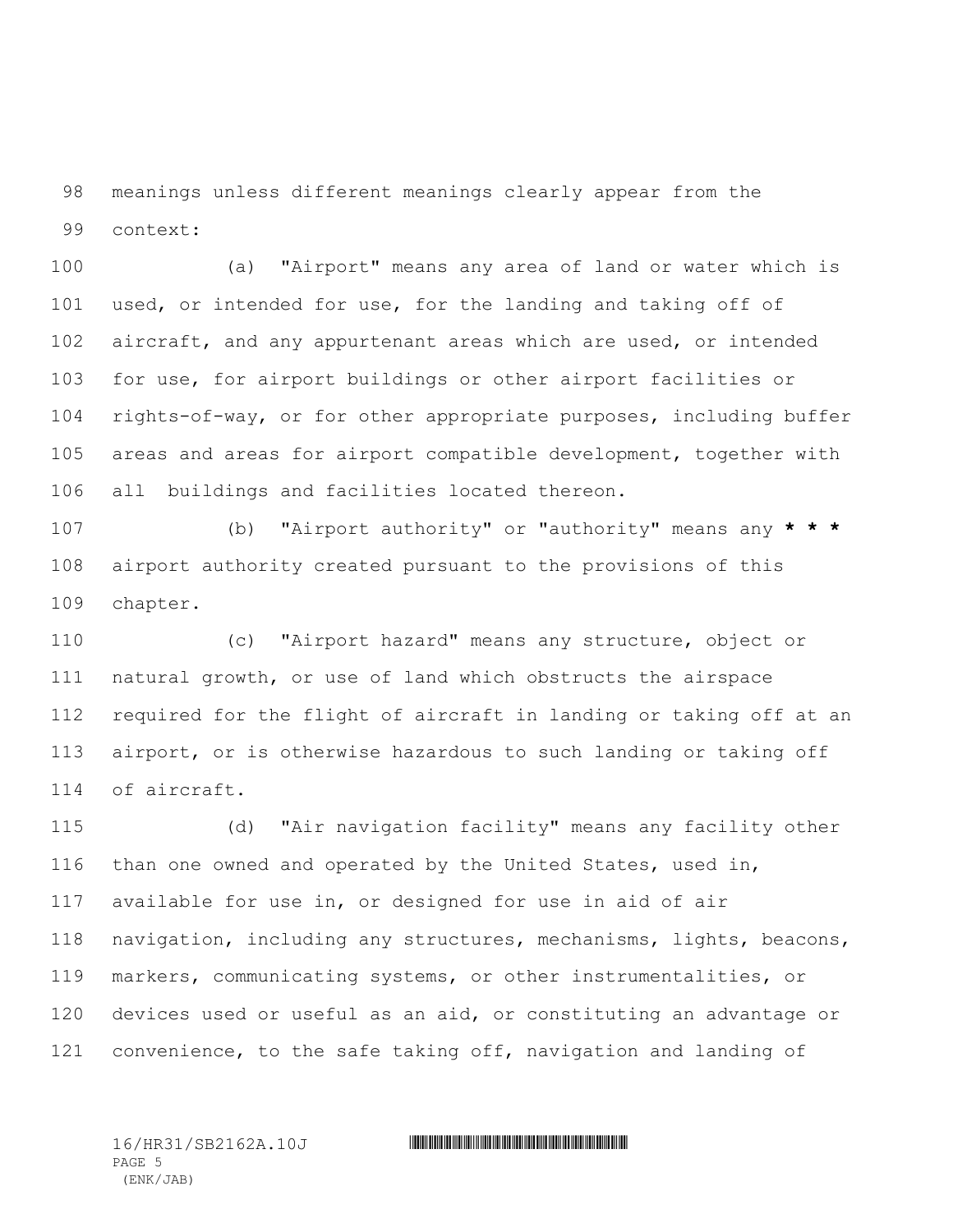aircraft, or the safe and efficient operation or maintenance of an airport, and any combination of any or all of such facilities.

 (e) "Bonds" means any bonds, notes, interim certificates, debentures or similar obligations issued by an authority pursuant to this chapter.

**\* \* \***

 ( **\* \* \***f) "Governing body" means the official or officials authorized by law to exercise ordinance or other lawmaking powers of a municipality.

 ( **\* \* \***g) "Local government" means any local governmental unit as defined in Section 17-13-5.

 ( **\* \* \***h) "Municipal airport authority" or "municipal authority" means a municipal airport authority created pursuant to the provisions of Section 61-3-5 or 61-3-6.

 ( **\* \* \***i) "Municipality" means any county, supervisors district or supervisors districts, or all that portion of the county lying outside the territorial boundaries of any named city, 139 town or village, and a city, town and village of this state or any state-supported institution of higher learning or any public community or junior college.

 ( **\* \* \***j) "Person" means any individual, firm, partnership, corporation, company, association, joint stock 144 association or body politic, and includes any trustee, receiver, assignee or other similar representative thereof.

PAGE 6 (ENK/JAB)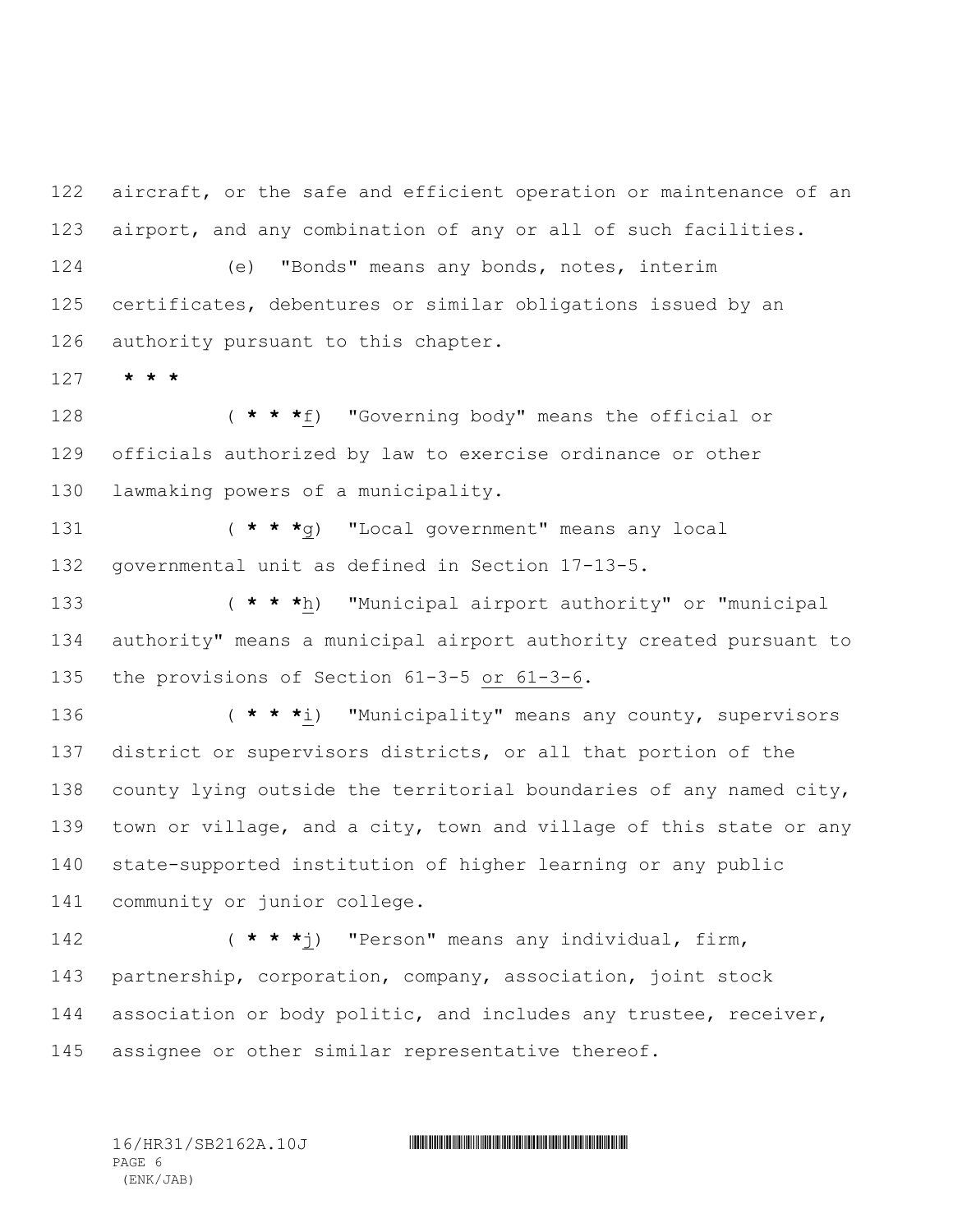( **\* \* \***k) "Regional airport authority" or "regional authority" means a regional airport authority created pursuant to the provisions of Section 61-3-7.

 **SECTION 3.** Section 61-3-5, Mississippi Code of 1972, is amended as follows:

 61-3-5. Any municipality or a state-supported institution of higher learning or a public community or junior college, by resolution, may create a public body, corporate and politic, to be known as a municipal airport authority, which shall be authorized to exercise its functions upon the appointment and qualification of the first commissioners thereof. Upon the adoption of a resolution creating a municipal airport authority, the governing body of the municipality or of the state-supported institution of higher learning or other public community or junior college, pursuant to the resolution, shall appoint five (5) persons as commissioners of the authority. The commissioners who are first appointed shall be designated to serve for terms of one (1), two (2), three (3), four (4) and five (5) years, respectively. Thereafter, each commissioner shall be appointed for a term of five (5) years, except that vacancies occurring otherwise than by the expiration of term shall be filled for the unexpired term in the same manner as the original appointments. This section shall not apply to the airport authority created in Section 61-3-6.

 **SECTION 4.** This act shall take effect and be in force from and after July 1, 2016.

PAGE 7 (ENK/JAB)